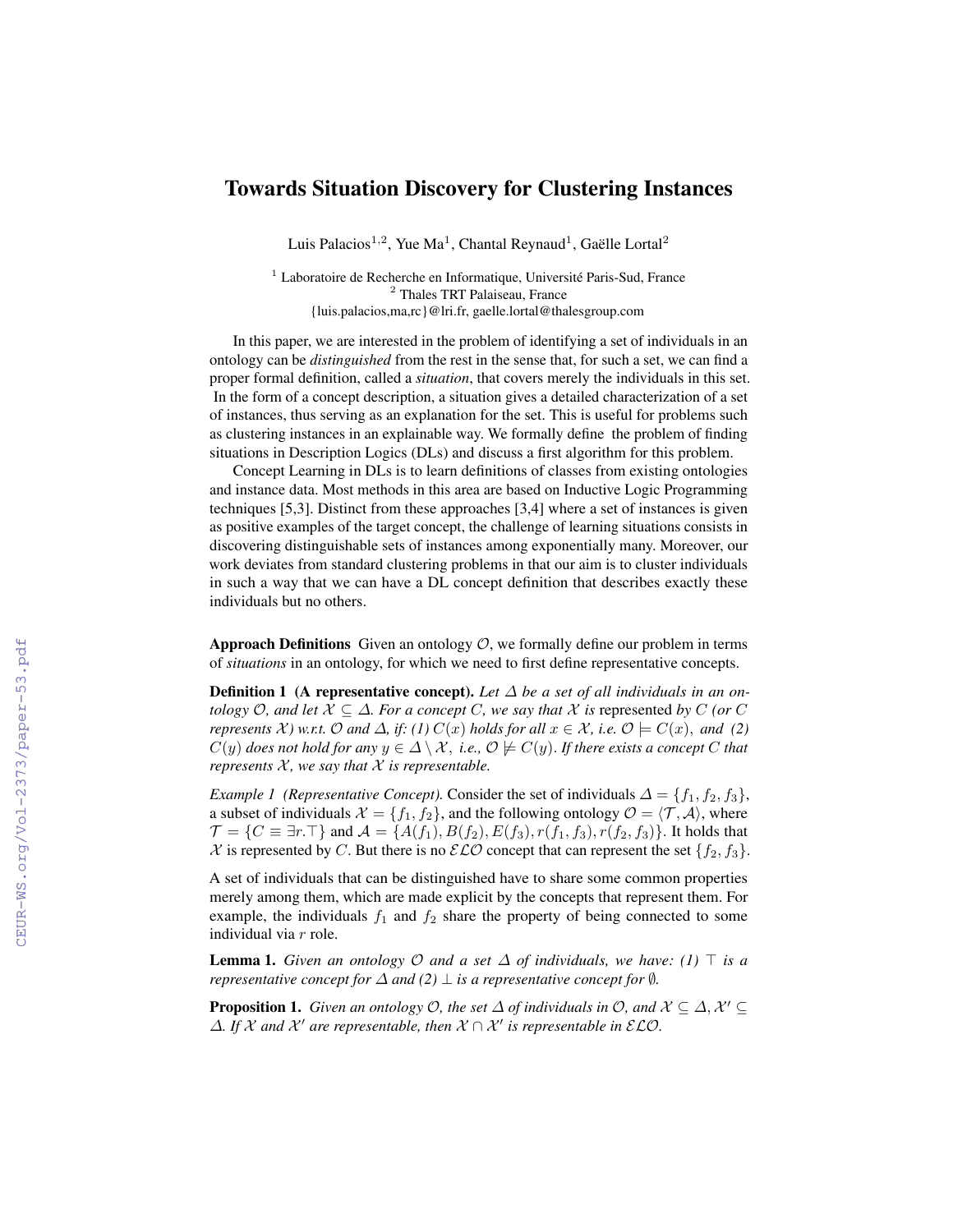However, the conclusion is no longer true for the union  $(\cup)$  or set complement ( \).

The next lemma tells that any concept naturally represents a special set of individuals.

**Lemma 2.** Let C be a concept,  $\mathcal O$  be an ontology and  $\Delta$  be the set of individuals in  $\mathcal O$ . *Then C represents the set*  $S = \{x \in \Delta \mid \mathcal{O} \models C(x)\}.$ 

Note that when a concept represents an empty set of individuals, it means that this concept is irrelevant to characterize the properties of the individuals from this ontology.

**Proposition 2.** *Given an*  $\mathcal{ELO}$  *ontology*  $\mathcal{O}$ *, a set*  $\Delta$  *of individuals, a concept*  $C$  *and a set*  $X \subseteq \Delta$ *, we consider the following two decision problems: (1)* **Representability**: *Does* C represent X w.r.t.  $O$ ? (2) **Representability**<sub>n</sub>: For an integer  $n > 0$ , is there a *concept* C with  $|C| < n$  *that represents* X *w.r.t.* 0?

*We have Representability is in PTime and Representability<sub>n</sub> is in ExpTime.* 

The concepts representing  $X$  are equivalent in the sense of their instances. We call each of these equivalence classes a *situation* in O.

Definition 2 (Situation in O). *Given an ontology* O*, a set* ∆ *of individuals in* O*, and a*  $\mathcal{S}$ *set*  $\mathcal{X} \subseteq \Delta$ , a situation for  $\mathcal{X}$  *w.r.t.*  $\mathcal{O}$  *is:*  $||\mathcal{X}||_{\Delta}^{\mathcal{O}} = \{C \mid C \text{ represents } \mathcal{X} \text{ w.r.t. } \mathcal{O} \text{ and } \Delta\}.$ 

Intuitively, a situation in  $\mathcal O$  explicitly characterizes, via concept descriptions, a given set of individuals in the ontology.

**Proposition 3.** *Given an ontology*  $O$  *and the set*  $\Delta$  *of individuals in*  $O$ *, we assume*  $\mathcal{O} \models A \equiv B$ *. Then*  $A \in ||\mathcal{X}||_{\Delta}^{\mathcal{O}}$  if and only if  $B \in ||\mathcal{X}||_{\Delta}^{\mathcal{O}}$  for any  $\mathcal{X} \subseteq \Delta$ *. But the inverse does not hold.*

Next we define the problem of discovering situations for a set of instances w.r.t.  $\mathcal{O}$ .

Definition 3 (Situation discovery problem). *Let* O *be an ontology and* ∆ *a set of individuals in O. For*  $X \subseteq \Delta$ *, the situation discovery problem is to compute the following*  $set: \Xi(\mathcal{X})=\{\mathcal{X}_1,\ldots,\mathcal{X}_n \mid \mathcal{X}_i\subseteq \mathcal{X}, ||\mathcal{X}_i||^{\mathcal{O}}_{\Delta}\neq \emptyset\}.$  *That is, to find all the subsets of*  $\mathcal X$ *that are representable w.r.t.* O*.*

By Lemma 1, it is easy to see that  $\emptyset$  is representable by  $\bot$ , therefore  $\emptyset \in \Xi(\mathcal{X})$ .

The following result shows the monotonicity of the set of situations with an increase in domain elements. However, a set that is representable is not necessarily distinguishable any more if more elements are added. But a concept that can represent a set of instances still represents some (probably a different) set.

Proposition 4. *Let* O *be an ontology and* ∆ *be a set of individuals in* O*. Consider*  $\Delta_1 \subseteq \Delta$ *. Suppose that*  $\mathcal{X} \in \Xi(\Delta_1)$  *is represented by a concept* A *w.r.t.* O and  $\Delta_1$ *. Then* we have: (1)  $||\mathcal{X}||_\Delta^\mathcal{O} \subseteq ||\mathcal{X}||_\Delta^\mathcal{O}$  (2)  $\mathcal X$  is not necessarily representable w.r.t.  $\Delta$ . (3) The *concept* A still represents some set of individuals  $\mathcal{X}'$ , that is,  $\mathcal{X}' \in \Xi(\Delta)$ .

An algorithm to compute situations in  $\mathcal{ELO}$  [1,2] is given in the long version of our paper. The intuition is that: we first construct a refinement operator  $\alpha$  to find the most specific concept, called MSR, that best represents all instances in a given set  $X$ . Then any refinement of such MSR obtained by the operator  $\alpha$  w.r.t. some  $x \in \mathcal{X}$  will produce a new situation characterized by a concept refined from the MSR for  $X$  by the operator  $\alpha$ . By iterating this process, the situations in  $\mathcal O$  can be discovered.

A prototype to support diagnosis in the avionics sector has already been implemented, and a real application in industry of this work will be discussed in a separate paper.